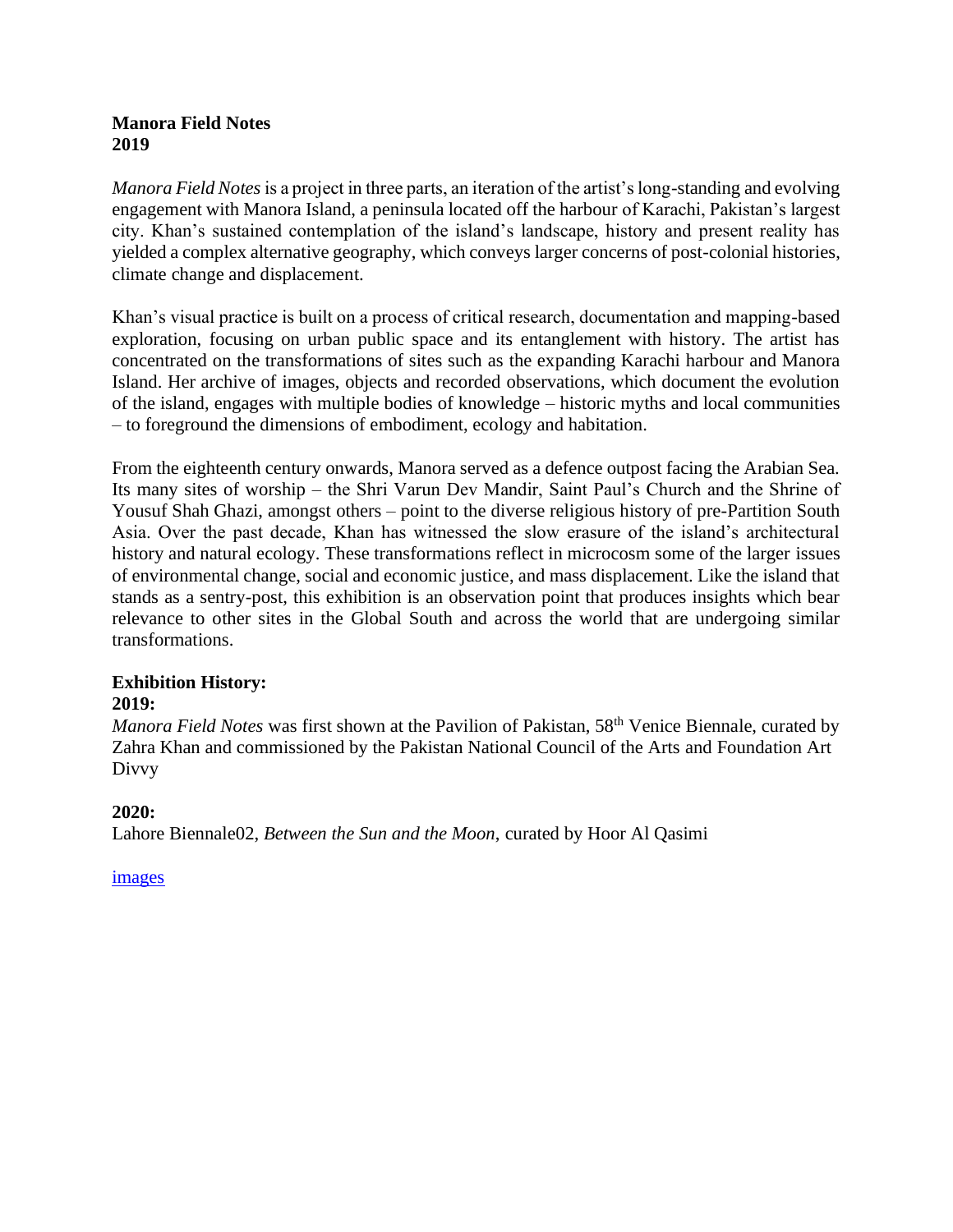## **Hundreds of Birds Killed**

*Hundreds of Birds Killed* is a multi-part installation comprised of cast-brass objects and maps and a recorded reading of lives and properties lost to seasonal monsoons from the year 1939. A copy of India Weather Review from that year--an annual report made by the British to monitor the loss of lives and properties due to natural causes--serves as the starting point for this work. Obsessive in its detailing of these losses along with barometric readings and wind force, the report reveals the link between natural and fiscal storms.

While human casualties are elided, "hundreds of birds killed" stand out as a repeated term that bodes not only ecological crisis but its entanglement with capital. Traditionally, farmers predicted monsoons by observing the blue streaked *perti wha* bird and how high nests are built. The colonizers, however, preferred to record the wind and waves on top of Manora Island's observatory. The death of the birds, then, warns of a rift with the land and its rhythm which *precedes* disasters.

If the report frames disaster in terms of liability and devaluation, the brass objects perform a different action on value. Here, the monsoon was never a great randomizer to be tamed or preempted. Rather, the clusters of boots, spoons, cattle ensnared in twigs, like wreckages after a storm, point to death and debt as being always already uneven. Made mostly from toys found in the second-hand markets in Karachi, they fuse and layer up in ways that suggest fossilization (turning into stone) and alchemy (turning into gold). Pop imageries of sofas, electric fans, and airplanes, their démodé and kitschy way of life now coated in brass, lend themselves to a subterranean economy of recycling debris and refuse of not just the storm but the market.

The other cast-brass component is the seventy-six tiles that make up maps of cities impacted by the storms. These are produced through lengthy processes of transfer: roads, railways, and waterways are graphed using imaging software, laser-cut into plexiglass, and cast in brass by a local foundry of third-generation casters in Golimar, North Karachi.

The labor-intensive process of brass-casting not so much reverses the devaluation caused by the storm as re-routes value through the act of making. Instead of trying to tabulate and preempt erratic weather patterns, Khan interprets unscalable disasters and loss through material intimacy. As such, the installation tries to bridge two pillars of memory—the archival report and the physical site.

Text: Tung Chau

[images](https://www.naizakhan.com/manora-field-notes/?i=1020)